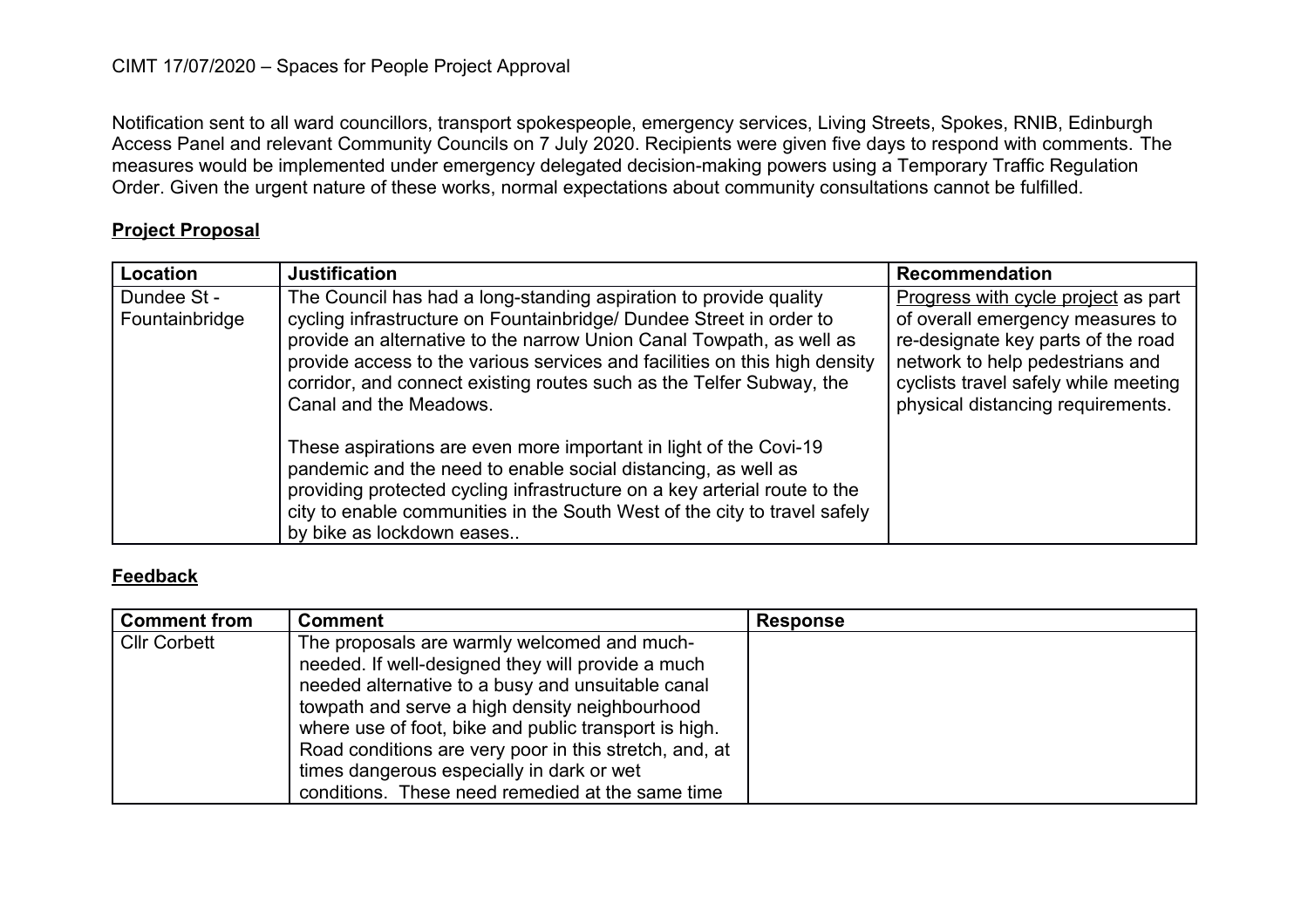|                     | as setting out the route. Equally, footway conditions<br>are often poor, with lots of clutter, abandoned signs<br>etc.                                                                                                                                                                                                                                                                                                                                                                                                                                                                                   |                                                                                                                                                                                                                                                                                                                                                                                                                                                                 |
|---------------------|----------------------------------------------------------------------------------------------------------------------------------------------------------------------------------------------------------------------------------------------------------------------------------------------------------------------------------------------------------------------------------------------------------------------------------------------------------------------------------------------------------------------------------------------------------------------------------------------------------|-----------------------------------------------------------------------------------------------------------------------------------------------------------------------------------------------------------------------------------------------------------------------------------------------------------------------------------------------------------------------------------------------------------------------------------------------------------------|
| <b>Cllr Corbett</b> | The slipway access to the WAR is a major hazard for<br>both pedestrians and cyclists and I'm not convinced<br>the build-out will address that. Options:<br>Take away this deeply unhelpful sign<br>$\bullet$<br>(attached) which implies that to cut off to the<br>WAR is the default option.<br>Close it as a relic of the days when the WAR<br>was conceived as an urban mototrway (no<br>longer the view of the WAR)<br>If closing it is not possible, put in major humps<br>at the mouth so that any vehicle has to slow to<br>less than 10mph to access it. OR signal the<br>junction for ped phase | We will look into replacing or removing this sign.<br>Closing this slip road is not recommended as it is<br>likely this would result in increased traffic on<br>Fountainbridge itself which would have a greater<br>impact on people walking, cycling, accessing shops<br>and services and using public transport than the<br>same traffic remaining on WAR.<br>It is proposed to include speed humps at the mouth<br>of this junction to slow turning traffic. |
| <b>Cllr Corbett</b> | Bolt down kerbs will have to be very assertively<br>enforced.                                                                                                                                                                                                                                                                                                                                                                                                                                                                                                                                            | These will be maintained as per our maintenance<br>regime.                                                                                                                                                                                                                                                                                                                                                                                                      |
| <b>Cllr Corbett</b> | Both at the Vastint site in Fountainbridge and at the<br>high school site the construction work has removed<br>footway space and cycle space. How has this been<br>factored in?                                                                                                                                                                                                                                                                                                                                                                                                                          | Unfortunately, it is not possible to factor this into the<br>designs. It is proposed to deliver these designs in<br>part with any sections falling with TM for adjacent<br>construction sites to be delivered thereafter.                                                                                                                                                                                                                                       |
| <b>Cllr Corbett</b> | Useful to know how the scheme links to adjacent<br>areas                                                                                                                                                                                                                                                                                                                                                                                                                                                                                                                                                 | See enclosed 'Alternative Routes to Canal and<br>Water of Leith' summary document.                                                                                                                                                                                                                                                                                                                                                                              |
| <b>Cllr Corbett</b> | There are existing proposals to include a ped<br>crossing at the foot of Yeaman Place, could they be<br>brought forward to align with this scheme                                                                                                                                                                                                                                                                                                                                                                                                                                                        | The installation of a temporary crossing could be<br>considered, but would be very costly. We will<br>investigate whether the proposed permanent<br>crossing could be fast tracked.                                                                                                                                                                                                                                                                             |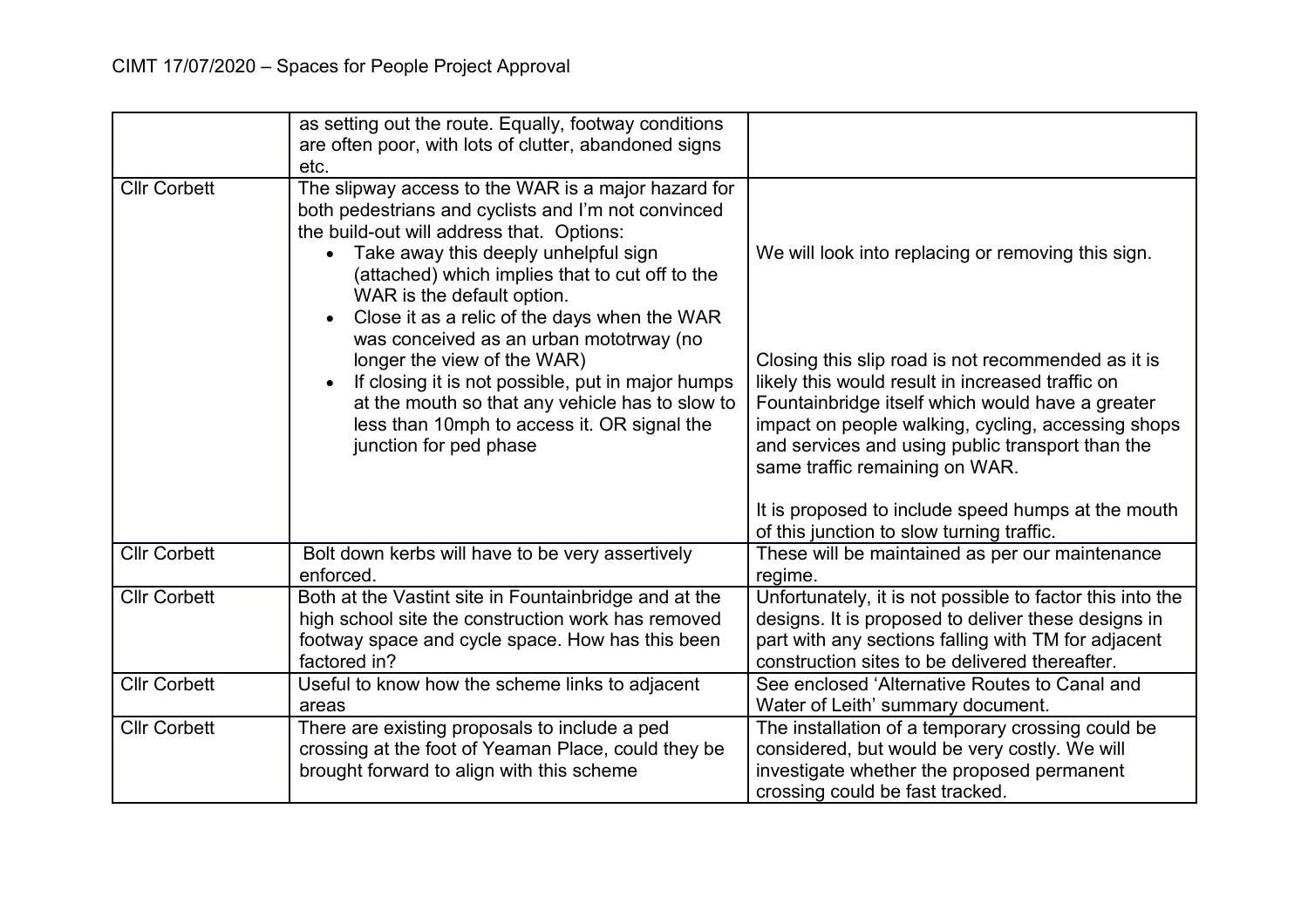| <b>Cllr Corbett</b> | Currently the advisory cycle lane outside the high<br>school is poorly designed, can the proposals address<br>this and why is why is the cycle lane only advisory at<br>Tesco etc                                                                                                                                                                                                                                                                                                                                                                                                                                                                                                                                                                               | Existing cycleway will be segregated where<br>possible.<br>The section of road between Grove Street and<br>Tesco Express is too narrow for two vehicles to<br>pass without straying into cycleway, hence it is not<br>possible to segregate this section and advisory<br>cycle lanes are proposed. The centre line will be<br>removed to encourage low speeds (as per Gogar<br>Station Road) and we are proposing a 'give-and-<br>take' arrangement to encourage platooning through<br>this section to minimise the extent of vehicles<br>straying into the cycleway. |
|---------------------|-----------------------------------------------------------------------------------------------------------------------------------------------------------------------------------------------------------------------------------------------------------------------------------------------------------------------------------------------------------------------------------------------------------------------------------------------------------------------------------------------------------------------------------------------------------------------------------------------------------------------------------------------------------------------------------------------------------------------------------------------------------------|-----------------------------------------------------------------------------------------------------------------------------------------------------------------------------------------------------------------------------------------------------------------------------------------------------------------------------------------------------------------------------------------------------------------------------------------------------------------------------------------------------------------------------------------------------------------------|
| <b>Cllr Key</b>     | These proposals are very warmly welcomed. Like my<br>ward colleague Gavin Corbett, I have a huge issue<br>with the WAR junction and am in favour of closing<br>the WAR.<br>The slipway access to the WAR is a major hazard for<br>both pedestrians and cyclists and I'm not convinced<br>the build-out will address that. Options:<br>Take away the unhelpful sign which implies<br>$\bullet$<br>that to cut off to the WAR is the default<br>option.<br>Close it as a relic of the days when the WAR<br>was conceived as an urban motorway (no<br>longer the view of the WAR)<br>If closing it is not possible, put in major humps<br>at the mouth so that any vehicle has to slow to<br>less than 10mph to access it. OR signal the<br>junction for ped phase | We will look into replacing or removing this sign.<br>Closing this slip road is not recommended as it is<br>likely this would result in increased traffic on<br>Fountainbridge itself which would have a greater<br>impact on people walking, cycling, accessing shops<br>and services and using public transport than the<br>same traffic remaining on WAR.<br>It is proposed to include speed humps at the mouth<br>of this junction to slow turning traffic.                                                                                                       |
| Cllr Key            | Need to advance the plan for the signalling at the<br>foot of Yeaman Place.                                                                                                                                                                                                                                                                                                                                                                                                                                                                                                                                                                                                                                                                                     | We will investigate whether the proposed<br>permanent crossing could be fast tracked.                                                                                                                                                                                                                                                                                                                                                                                                                                                                                 |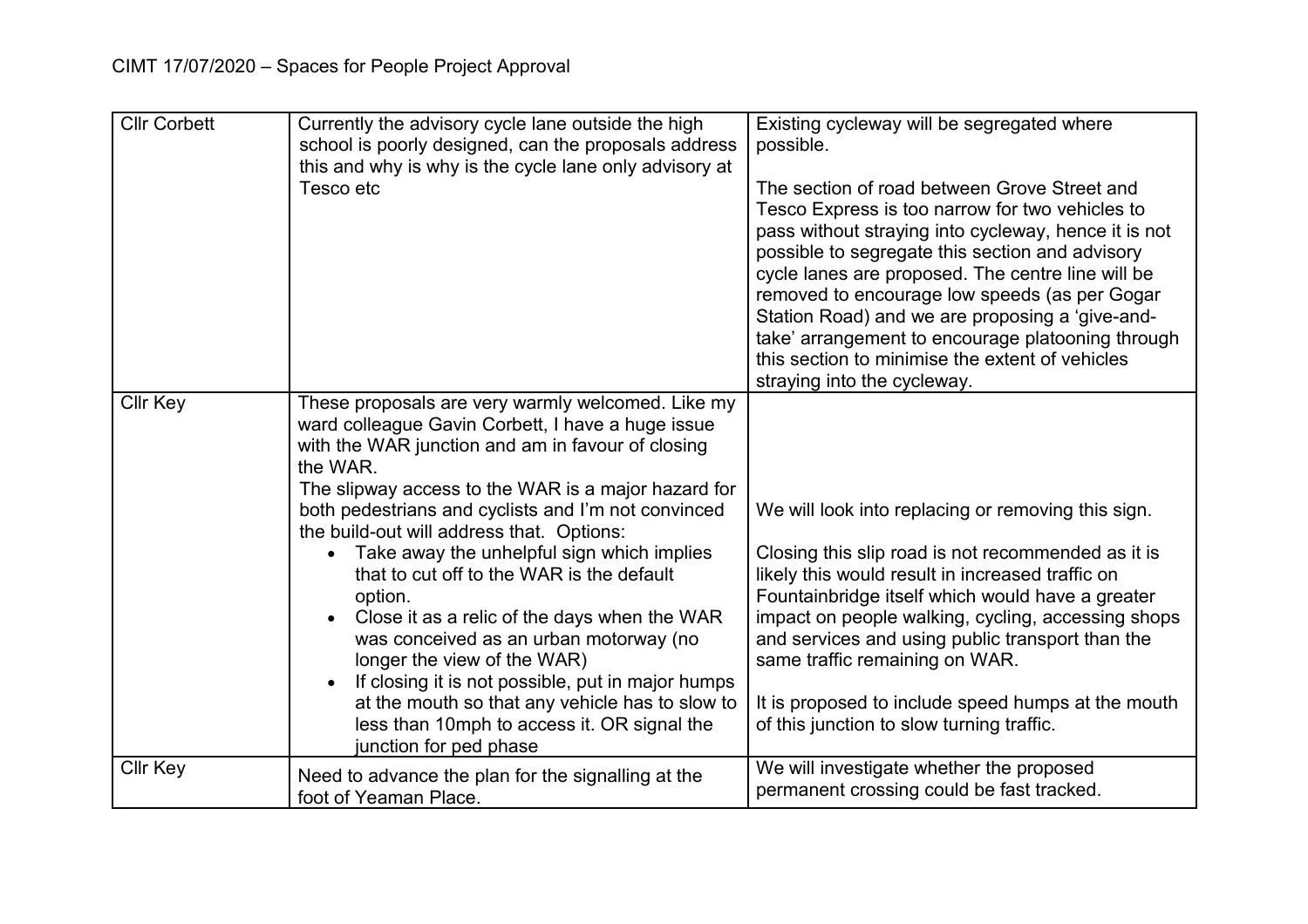| <b>Cllr Mowat</b>  | A safe alternative to a route along the Union Canal is<br>to be welcomed given the problems created by the<br>overcrowding on the canal towpath. It is unclear how<br>much parking will be lost and whether this will create<br>problems for local residents.                                                                                                                                                                                                                                                                                                                    | A small amount of parking on side streets will be<br>lost in order to accommodate the removal of loading<br>space required on the main road.                                                                                                                                                                                                                                                                                                                                                                                                                   |
|--------------------|----------------------------------------------------------------------------------------------------------------------------------------------------------------------------------------------------------------------------------------------------------------------------------------------------------------------------------------------------------------------------------------------------------------------------------------------------------------------------------------------------------------------------------------------------------------------------------|----------------------------------------------------------------------------------------------------------------------------------------------------------------------------------------------------------------------------------------------------------------------------------------------------------------------------------------------------------------------------------------------------------------------------------------------------------------------------------------------------------------------------------------------------------------|
| <b>Cllr Mowat</b>  | It is unclear where this route will link into which<br>makes the requirement for an overarching map of<br>plans essential. It has long been a criticism that<br>Edinburgh specialises in cycle routes to nowhere<br>which peter out into heavily trafficked areas. Given<br>the funding here and the uptake in cycling it is more<br>important that ever that this does connect onwards to<br>safe routes rather than being a safe piece of<br>infrastructure in itself. Without the total plan it is<br>unclear to me whether a journey on this path can be<br>continued safely | See enclosed 'Alternative Routes to Canal and<br>Water of Leith' summary document.<br>This route will connect with the<br>Slateford/Lanark/Longstone Road SfP scheme<br>which is currently under development to the West.<br>Together these routes provide an alternative to the<br>canal and the Water of Leith as far as Sighthill and<br>Spylaw.<br>This route will connect to existing infrastructure at<br>Gardners Crescent in the East including the link<br>North to Exchange Quay and Rutland Square, and<br>the route East to the North Meadow Walk. |
| <b>Cllr Webber</b> | Yet again the concept of floating bus stops is<br>included which is not suitable. We have what<br>appears to be a city wide approach that will see<br>pedestrians reduced in the much referenced<br>Transport Hierarchy and they will now have to give<br>way and cross over a cycle path when boarding and<br>disembarking from buses. Many of whom may have<br>limited mobility / sensory impairments. I think this is<br>inappropriate that this is even considered a solution.                                                                                               | The principle of Bus Stop Bypasses is generally<br>accepted and applied across the UK and Europe.<br>Though there are few examples in Edinburgh, Bus<br>Stop Bypasses are included in Transport Scotland<br>design guidance (Cycling by Design 2010) and<br>CEC's Edinburgh Street Design Guidance. The<br>design of Bus Stop Bypasses on this scheme will be<br>subject to a Road Safety Audit prior to delivery and<br>will include clear markings to cyclists to give way to<br>people embarking/ alighting buses.                                          |
| Spokes             | We know that the Active Travel team have had plans<br>for segregated cycleways along this stretch for some<br>time, so we very much welcome the proposals                                                                                                                                                                                                                                                                                                                                                                                                                        |                                                                                                                                                                                                                                                                                                                                                                                                                                                                                                                                                                |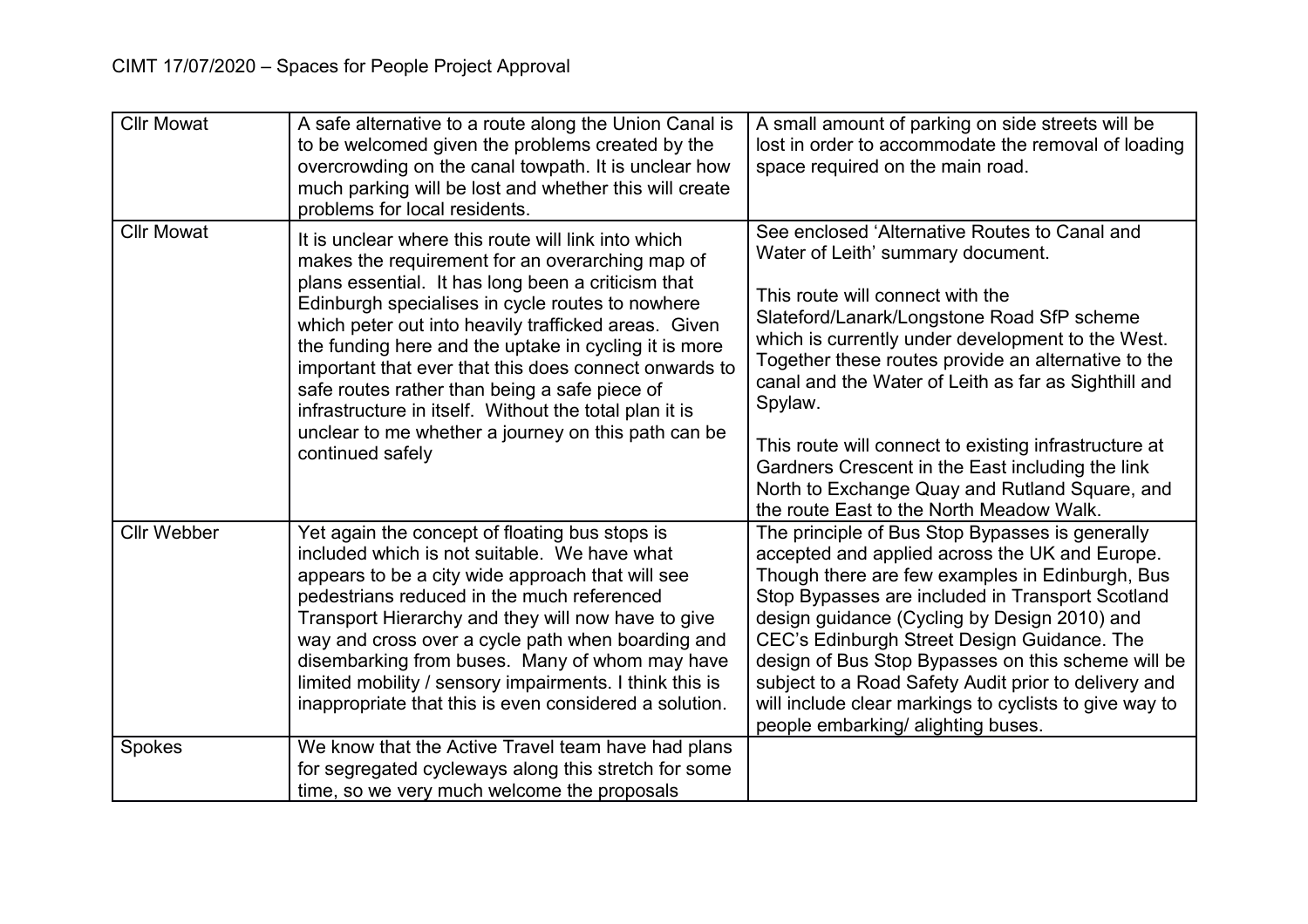|                                  | brought forward by the Spaces for People<br>programme. This<br>stretch is well used by cyclists as an alternative to<br>the narrow, and often congested canal towpath.<br>Moreover, it provides direct access to Fountainpark,<br>Napier student accommodation, and the large offices                                                                                                                                                                                                                                                                                                                             |                                                                                                                                                                                                                                                                                                                                                                                                                                                                                                        |
|----------------------------------|-------------------------------------------------------------------------------------------------------------------------------------------------------------------------------------------------------------------------------------------------------------------------------------------------------------------------------------------------------------------------------------------------------------------------------------------------------------------------------------------------------------------------------------------------------------------------------------------------------------------|--------------------------------------------------------------------------------------------------------------------------------------------------------------------------------------------------------------------------------------------------------------------------------------------------------------------------------------------------------------------------------------------------------------------------------------------------------------------------------------------------------|
|                                  | on and around Lochrin Basin – all key places that<br>people should be able to cycle to/from.                                                                                                                                                                                                                                                                                                                                                                                                                                                                                                                      |                                                                                                                                                                                                                                                                                                                                                                                                                                                                                                        |
|                                  | We're generally pleased by the proposals put<br>forward, but some of the changes risk making<br>conditions<br>worse if not implemented carefully and we urge the<br>council to review these safety concerns carefully :<br>1. Reconsider West Approach Road junction<br>2. Carefully consider stud spacing and gaps to<br>facilitate safe right turns<br>Additionally, we have several further suggestions:<br>3. Ensure continuity of Gilmore Park / Melvin Walk<br>through route<br>4. Widen cycle lane outside Boroughmuir High<br>School<br>5. Ensure that guardrail removal does not reduce<br>cycle parking | We have revisited the WAR junction and are no<br>longer proposing planters here. IN addition to the<br>bollards to enhance the turn a raised table will be<br>placed over the crossing.<br>Gaps between wands will be between 4-5m.<br>We will ensure there are gaps in the wands here.<br>If it is possible to widen this cycle lane without<br>changing the kerb arrangements we will seek to do<br>this.<br>Generally the guardrail which is proposed for<br>removal is not used for cycle parking. |
| <b>Edinburgh Access</b><br>Panel | Please protect pedestrians from cyclists with as<br>much segregation as possible.                                                                                                                                                                                                                                                                                                                                                                                                                                                                                                                                 | Cycleways will be fully segregated from footways.                                                                                                                                                                                                                                                                                                                                                                                                                                                      |
| <b>Edinburgh Access</b><br>Panel | At floating bus stops where segregation isn't<br>possible, it's essential you take effective measures to<br>slow cyclists right down as they approach - eg with<br>chicanes, zebra crossings, rumble strips and<br>signage. In your email you mention "changes to bus                                                                                                                                                                                                                                                                                                                                             | Cycleways are fully segregated from footways.                                                                                                                                                                                                                                                                                                                                                                                                                                                          |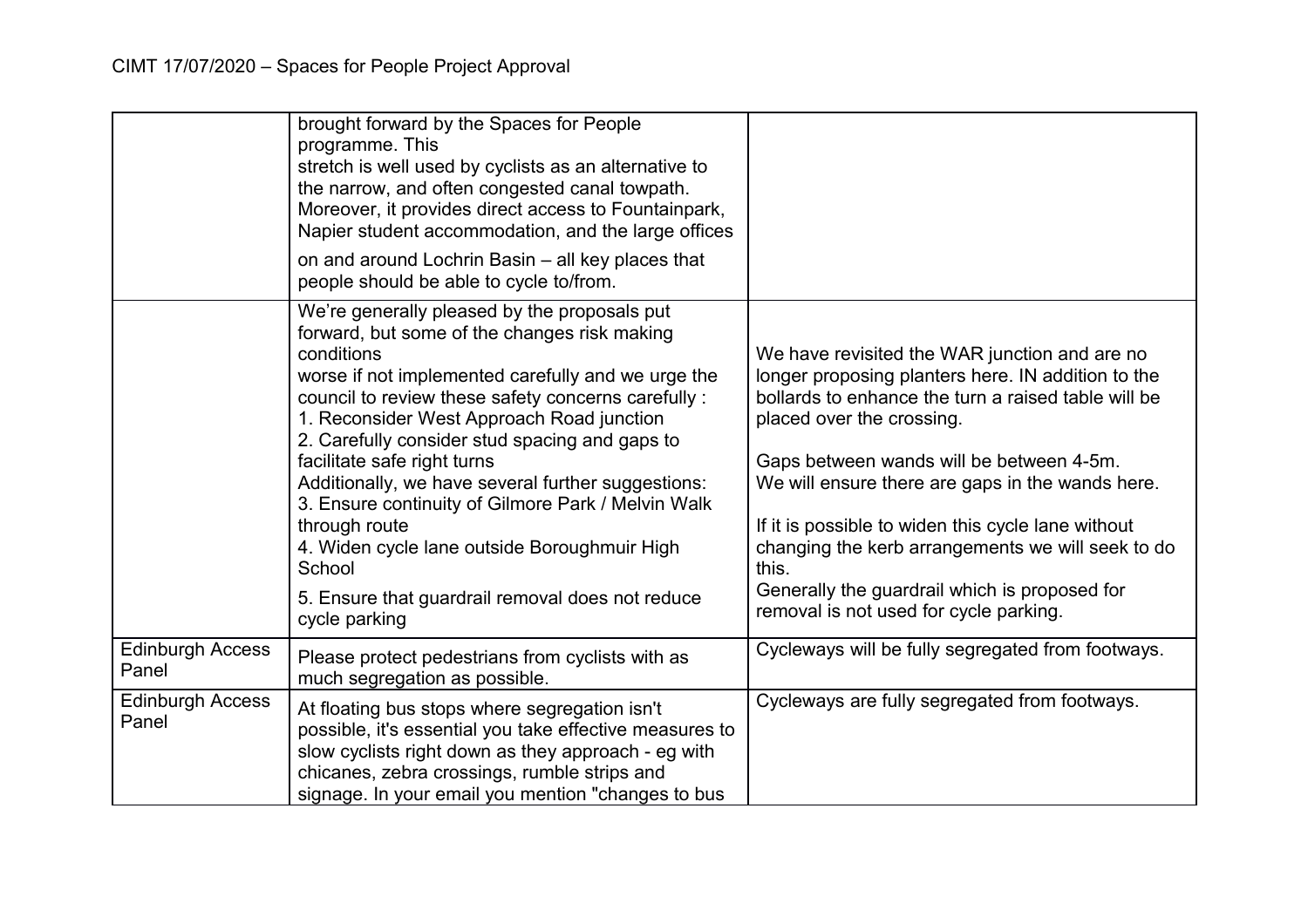|                                  | stops to improve cycle safety". Please remember<br>that any such improvement to cycle safety is likely to<br>be negated by an equivalent reduction in pedestrian<br>safety.                                                                                                                                                                                                                                                                                                             |                                                                                                                                                                         |
|----------------------------------|-----------------------------------------------------------------------------------------------------------------------------------------------------------------------------------------------------------------------------------------------------------------------------------------------------------------------------------------------------------------------------------------------------------------------------------------------------------------------------------------|-------------------------------------------------------------------------------------------------------------------------------------------------------------------------|
| <b>Edinburgh Access</b><br>Panel | Please make sure that parking provision for blue<br>badge holders is at least equivalent to the current<br>provision                                                                                                                                                                                                                                                                                                                                                                    | There will be clear markings that cyclists should<br>reduce speed on the approach to bus stop<br>bypasses, and should give way to people<br>embarking/ alighting buses. |
|                                  |                                                                                                                                                                                                                                                                                                                                                                                                                                                                                         | Careful consideration will be given to the materials<br>to be used for floating bus stops.                                                                              |
| <b>Edinburgh Access</b><br>Panel | Please ensure surfaces are safe and well maintained                                                                                                                                                                                                                                                                                                                                                                                                                                     | Parking and access for blue badge holders will be<br>retained wherever possible.                                                                                        |
| <b>Living Streets</b>            | We support improvements to cycling infrastructure<br>which encourages cycling and reduces motor traffic,<br>so long as it is not detrimental to the actual and<br>potential walking environment. Organisations like<br>Spokes have rightly been very clear that new space<br>for cycling must come from space for motor vehicles,<br>rather than for walking. We therefore wish to record<br>our support for the overall programme. However, we<br>have two significant qualifications. |                                                                                                                                                                         |
|                                  | <b>Pedestrian improvements</b>                                                                                                                                                                                                                                                                                                                                                                                                                                                          |                                                                                                                                                                         |
|                                  | It is hard to see *any* improvements for people<br>walking in these schemes? While general pavement<br>widening may be difficult to achieve simultaneously<br>with installation of cycle lanes, this should be a<br>priority where pavements are especially narrow (eg<br>south side of Ferry Road). We would expect to see at<br>least significant efforts to remove pavement clutter                                                                                                  |                                                                                                                                                                         |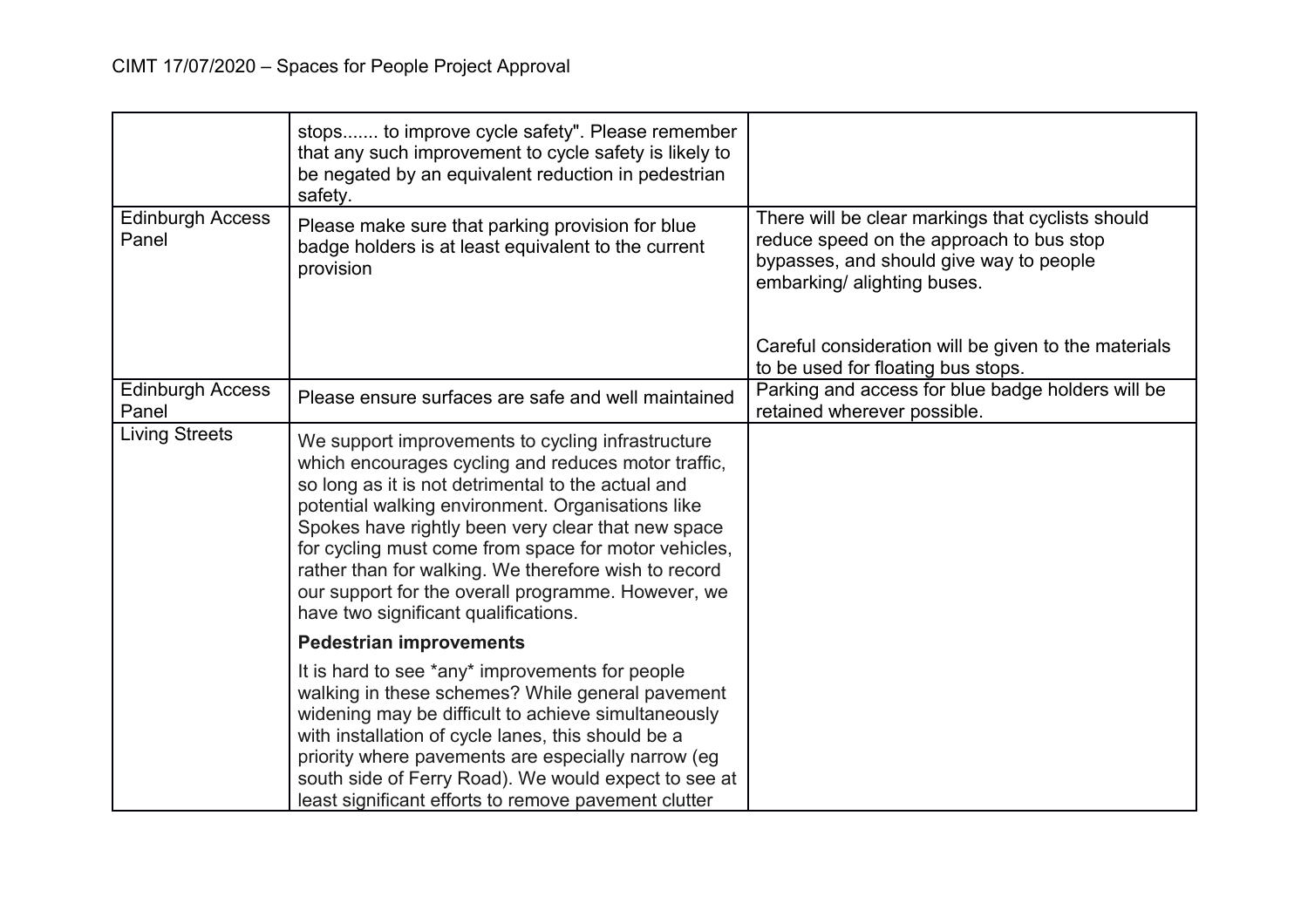| such as signage poles and guard rails and simple<br>measures such as cutting back hedges, sweeps of<br>roadworks debris (traffic cones, sandbags, etc.) We<br>also want to priority for pedestrians increased at all<br>signalled junctions. Given that almost everyone is a<br>pedestrian in their own neighbourhood, such<br>measures are also likely to increase local support for<br>these schemes, including among people who don't<br>cycle.                                                                                                                                                                  | These proposals include the removal of Guardrail at<br>various locations.                                                                                                                                                                                                                               |
|---------------------------------------------------------------------------------------------------------------------------------------------------------------------------------------------------------------------------------------------------------------------------------------------------------------------------------------------------------------------------------------------------------------------------------------------------------------------------------------------------------------------------------------------------------------------------------------------------------------------|---------------------------------------------------------------------------------------------------------------------------------------------------------------------------------------------------------------------------------------------------------------------------------------------------------|
| <b>Floating Bus stops</b>                                                                                                                                                                                                                                                                                                                                                                                                                                                                                                                                                                                           |                                                                                                                                                                                                                                                                                                         |
| We note that there are dozens of 'bus stop bypasses'<br>or 'floating bus stops' proposed in these cycle<br>schemes, which route cyclists between the bus stop<br>and the pavement, rather than on the road. There<br>appear to be at least: 13 on Comiston Road, 10 on<br>Ferry Road, 9 in Wester Hailes, 7 on Meadow Place<br>Road and 5 on Fountainbridge.                                                                                                                                                                                                                                                        | The principle of Bus Stop Bypasses is generally<br>accepted and applied across the UK and Europe.<br>Though there are few examples in Edinburgh, Bus<br>Stop Bypasses are included in Transport Scotland<br>design guidance (Cycling by Design 2010) and<br>CEC's Edinburgh Street Design Guidance. The |
| As the Council's Active Travel team is well aware,<br>the Living Streets Edinburgh Group has never been<br>happy with this design concept which means that bus<br>passengers boarding - and especially alighting from -<br>buses have to cross a cycle way and may therefore<br>unexpectedly encounter a cyclist, possibly travelling<br>at considerable speed. While we recognise the<br>benefits for cyclists, this design can only<br>disadvantage bus users and pedestrians, especially<br>older people and blind people, many of whose<br>representative organisations have objected to the<br>design concept. | design of Bus Stop Bypasses on this scheme will be<br>subject to a Road Safety Audit prior to delivery and<br>will include clear markings to cyclists to give way to<br>people embarking/ alighting buses.                                                                                              |
| Living Streets Edinburgh did not object to the first                                                                                                                                                                                                                                                                                                                                                                                                                                                                                                                                                                |                                                                                                                                                                                                                                                                                                         |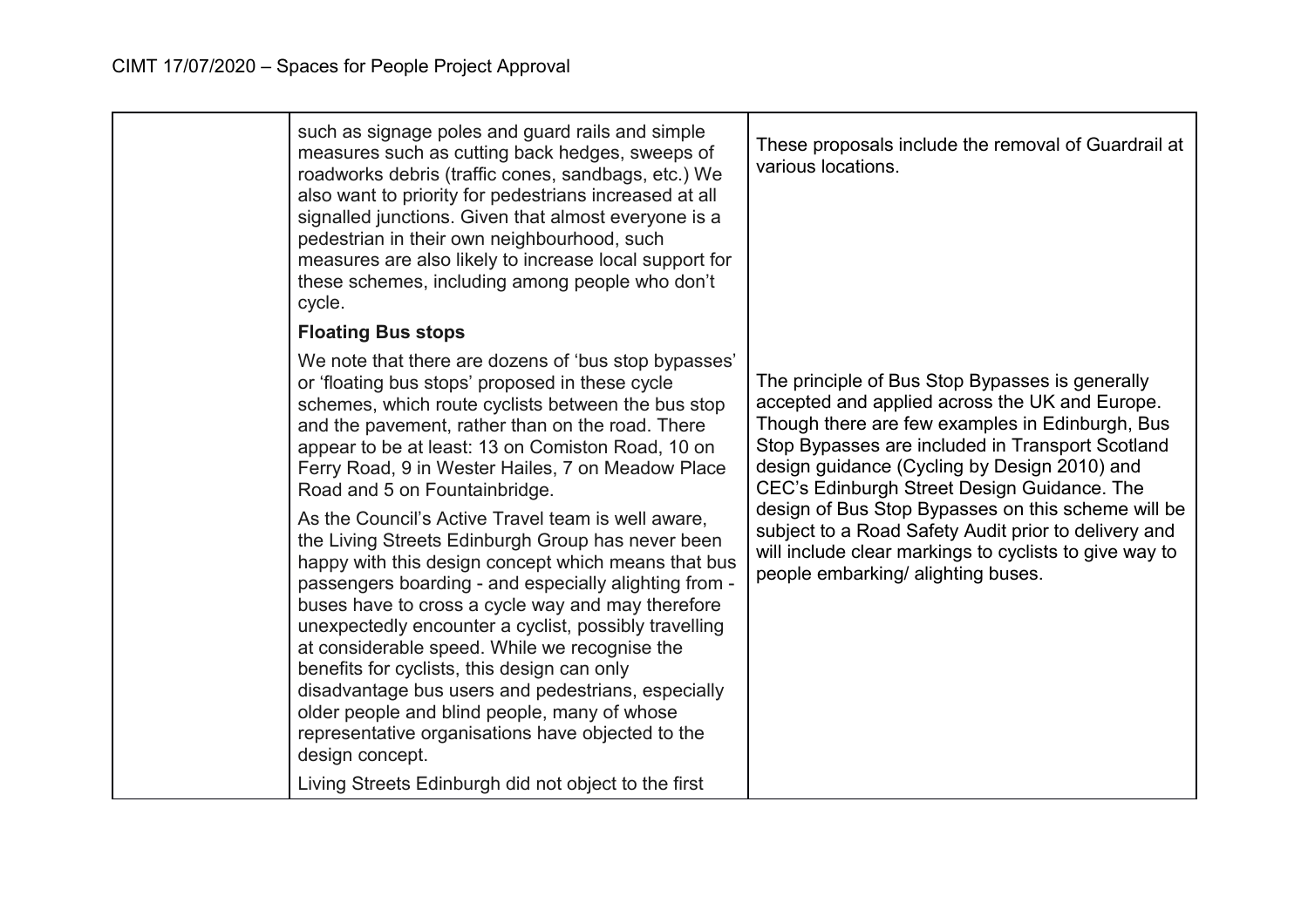|        | Leith Walk examples, on the understanding that a full<br>monitoring and evaluation was carried out. The<br>Council eventually agreed to this in 2017 but<br>although we understand that this exercise has long<br>been completed, it has never been published. It is<br>wholly inappropriate to use the Covid19 pandemic<br>and 'spaces for everyone' programme as the means<br>for the sudden mass installation of these<br>controversial bus stop designs at virtually no notice<br>and with minimal consultation.<br>We therefore strongly oppose their inclusion in the<br>Council's current proposals. We suggest that instead,<br>a much wider review exercise is taken at a later date,<br>to consider the use of floating bus stops in the city<br>strategically, once evaluation evidence is in the<br>public domain. This should involve all relevant<br>interests - walking, cycling, bus passengers, disability<br>groups, etc. | The results of the monitoring carried out on the<br>Leith Walk Bus Stop Bypasses has been shared in<br>summary with Living Streets, detailing that both the<br>number and severity of interactions between cyclists<br>and pedestrians at these locations are very low. |
|--------|---------------------------------------------------------------------------------------------------------------------------------------------------------------------------------------------------------------------------------------------------------------------------------------------------------------------------------------------------------------------------------------------------------------------------------------------------------------------------------------------------------------------------------------------------------------------------------------------------------------------------------------------------------------------------------------------------------------------------------------------------------------------------------------------------------------------------------------------------------------------------------------------------------------------------------------------|-------------------------------------------------------------------------------------------------------------------------------------------------------------------------------------------------------------------------------------------------------------------------|
| Public | Need to ensure the WAR junction is safe or closed.                                                                                                                                                                                                                                                                                                                                                                                                                                                                                                                                                                                                                                                                                                                                                                                                                                                                                          | These designs will improve cycle and ped safety at<br>this junction                                                                                                                                                                                                     |
|        | Mixed reaction to floating bus stops with those                                                                                                                                                                                                                                                                                                                                                                                                                                                                                                                                                                                                                                                                                                                                                                                                                                                                                             |                                                                                                                                                                                                                                                                         |
|        | against highlighting the importance of taking account                                                                                                                                                                                                                                                                                                                                                                                                                                                                                                                                                                                                                                                                                                                                                                                                                                                                                       | The principle of Bus Stop Bypasses is generally                                                                                                                                                                                                                         |
|        | of the needs of visually impaired or use a wheelchair.                                                                                                                                                                                                                                                                                                                                                                                                                                                                                                                                                                                                                                                                                                                                                                                                                                                                                      | accepted and applied across the UK and Europe.<br>Though there are few examples in Edinburgh, Bus                                                                                                                                                                       |
|        | Support for more pedestrian crossings.                                                                                                                                                                                                                                                                                                                                                                                                                                                                                                                                                                                                                                                                                                                                                                                                                                                                                                      | Stop Bypasses are included in Transport Scotland                                                                                                                                                                                                                        |
|        |                                                                                                                                                                                                                                                                                                                                                                                                                                                                                                                                                                                                                                                                                                                                                                                                                                                                                                                                             | design guidance (Cycling by Design 2010) and                                                                                                                                                                                                                            |
|        |                                                                                                                                                                                                                                                                                                                                                                                                                                                                                                                                                                                                                                                                                                                                                                                                                                                                                                                                             | CEC's Edinburgh Street Design Guidance. The                                                                                                                                                                                                                             |
|        |                                                                                                                                                                                                                                                                                                                                                                                                                                                                                                                                                                                                                                                                                                                                                                                                                                                                                                                                             | design of Bus Stop Bypasses on this scheme will be<br>subject to a Road Safety Audit prior to delivery and                                                                                                                                                              |
|        |                                                                                                                                                                                                                                                                                                                                                                                                                                                                                                                                                                                                                                                                                                                                                                                                                                                                                                                                             | will include clear markings to cyclists to give way to                                                                                                                                                                                                                  |